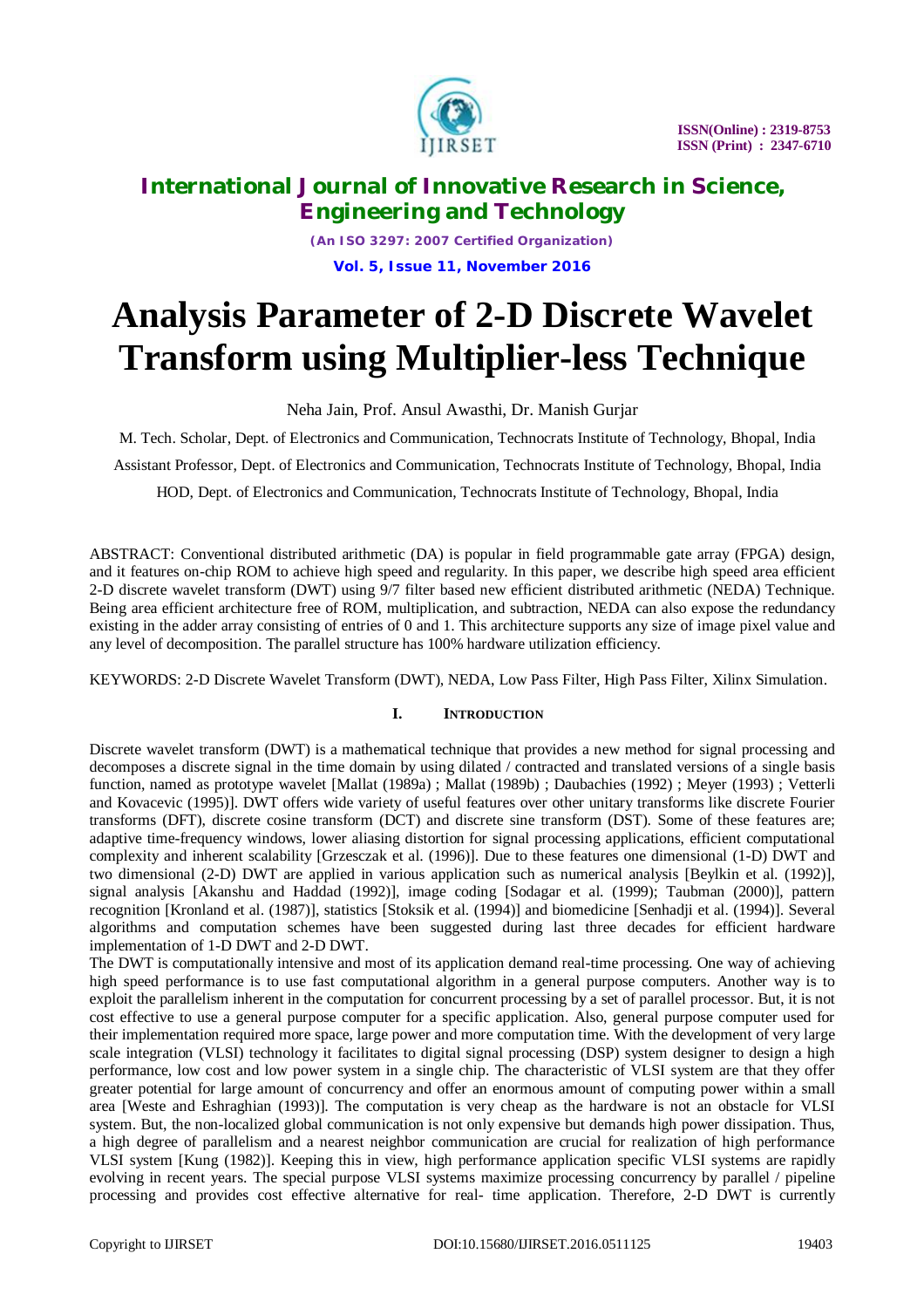

*(An ISO 3297: 2007 Certified Organization)*

#### **Vol. 5, Issue 11, November 2016**

implemented in a VLSI system to meet the temporal requirement of real-time application. Keeping this fact in view, several design schemes have been suggested in the last two decades for efficient implementation of 2-D DWT in a VLSI system. Researchers have adopted different algorithm formulation, mapping scheme, and architectural design methods to reduce the computational time, arithmetic complexity or memory complexity of 2-D DWT structures. However, the area-delay performance of the existing structures changes marginally. This is mainly due to the memory complexity, which forms a major hardware component of folded 2-D DWT structure. A detail study of the existing design methods and a complexity analysis is made in Chapter 2 to find an appropriate design strategy to improve the area-delay performance of 2-D DWT structures.

#### **II. MULTILEVEL DISCRETE WAVELET TRANSFORM**

Multiresolution analysis (MRA) is a characteristic feature of SB and it is used for better spectral representation of the signal. In MRA, the signal is decomposed for more than one DWT level known as multilevel DWT. It means the lowpass output of first DWT level is further decomposed in a similar manner in order to get the second level of DWT decomposition and the process is repeated for higher DWT levels. Few algorithms have been suggested for computation of multilevel DWT. One of the most important algorithm are pyramid algorithm (PA), this algorithm are proposed Mallet (1989a) for parallel computation of multilevel DWT. PA for 1-D DWT is given by

$$
Y_i^j(n) = \sum_{i=0}^{k-1} h(i) Y_i^{j-1}(2n-i)
$$
 (1)  

$$
Y_n^j(n) = \sum_{i=0}^{k-1} g(i) Y_n^{j-1}(2n-i)
$$
 (2)

Where  $Y_l^j(n)$  $V_l^j(n)$  is the n-th low-pass sub band component of the j-th DWT level and  $Y_h^j(n)$  $h_h^{\prime}(n)$  is the n-th high-pass sub band component of the j-th DWT level. Two-dimensional signal, such as images, are analyzed using the 2-D DWT. Currently 2-D DWT is applied in many image processing applications such as image compression and reconstruction [Lewis and Knowles (1992)], pattern recognition [Kronland *et al*. (1987)], biomedicine [Senhadji *et al*. (1994)] and computer graphics [Meyer (1993)]. The 2-D DWT is a mathematical technique that decomposes an input image in the multiresolution frequency space. The 2-D DWT decomposes an input image into four sub bands known as low-low (LL), low-high (LH), high-low (HL) and high-high (HH) sub band.

| $\mathbf{LL_{2}}$ | $HL_3$          |                 |        |
|-------------------|-----------------|-----------------|--------|
| LH <sub>3</sub>   | HH <sub>3</sub> | $HL_2$          | $HL_1$ |
|                   | $LH_2$          | HH <sub>2</sub> |        |
| $LH_I$            |                 |                 | $HH_I$ |

Figure 1: Three Level Diagram of 2-D Sub-band Wavelet Transform

The block diagram of 9/7 wavelet coefficient based multilevel discrete wavelet transform using NEDA structure shown in figure 2. In this figure, input sample passing through 8-bit register after that all symmetrical delay input is add in the equation 3 to equation 7.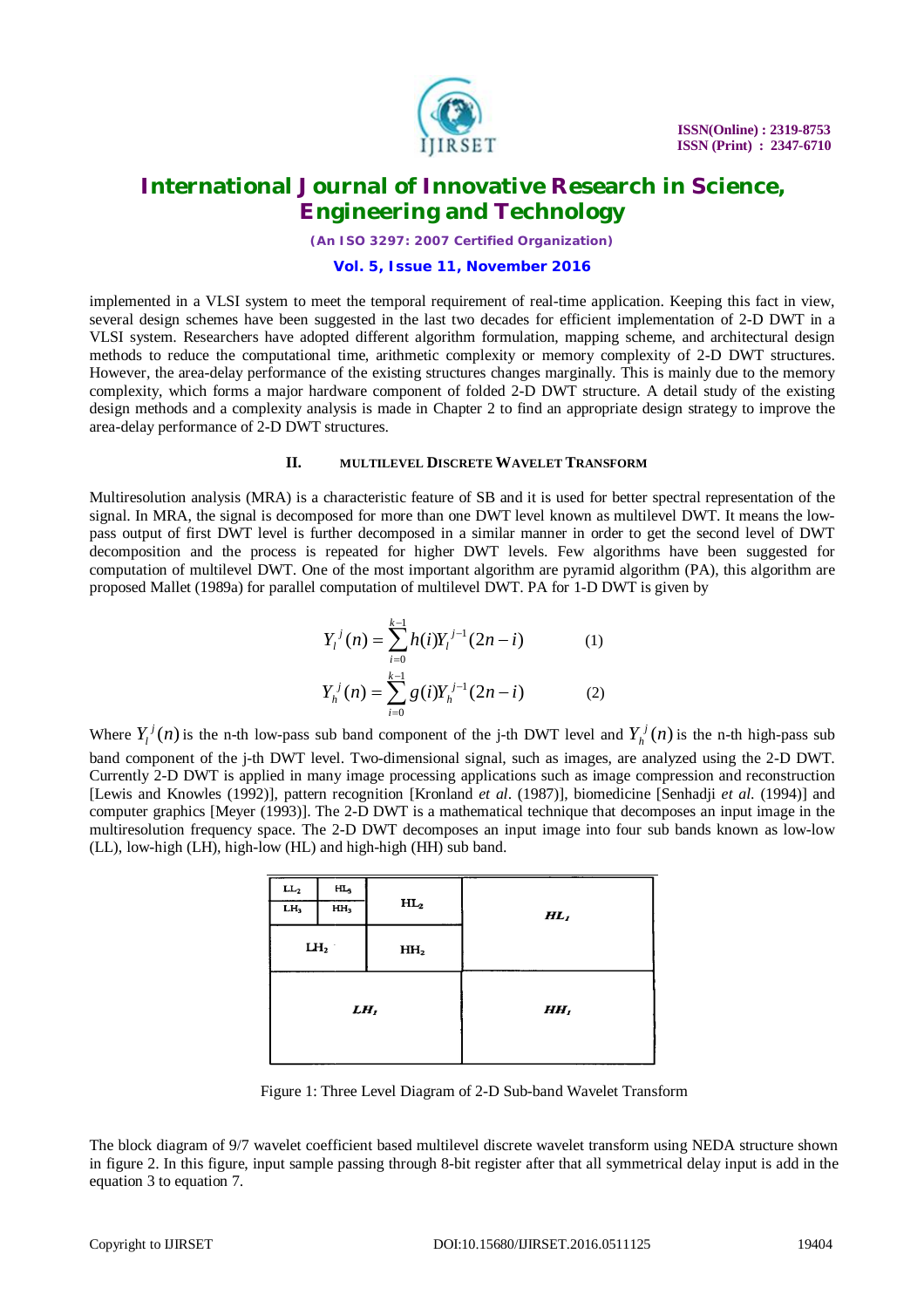

*(An ISO 3297: 2007 Certified Organization)* **Vol. 5, Issue 11, November 2016**

 $r(1)=X(n)+X(n-6)$   $r(2)=X(n-1)+X(n-5)$   $r(3)=X(n-2)+X(n-4)$   $r(4)=X(n-3)$ 

We have used NEDA in 9/7 filter to remove multipliers. We have to apply NEDA two times get the 1-D 9/7 filter high pass output  $Y_{H1}$  and low pass output  $Y_{L1}$ . Where  $h_0$ ,  $h_1$ ,  $h_2$ ,  $h_3$ ,  $h_4$  are the Low pass filter coefficients and  $g_0$ ,  $g_1$ ,  $g_2$ ,  $g_3$  are the High pass filter coefficients.

If we take the high pass coefficients  $g_0$ ,  $g_1$ ,  $g_2$  and  $g_3$  applied NEDA technique by  $r_1$ ,  $r_2$ ,  $r_3$  and  $r_4$  then we get the high pass output  $Y_H$  of the 9/7 filter and we take the low pass coefficient  $h_0$ ,  $h_1$ ,  $h_2$ ,  $h_3$ , and  $h_4$  applied NEDA technique by  $m_1, m_2, m_3, m_4$  and  $m_5$  then we get the low pass output  $Y_L$  of the 9/7 filter. Example the low pass output step by step as shown in below:

$$
Y_L\!=\!\!\begin{bmatrix}h_0&\!h_1&\!h_2&\!h_3&\!h_4\end{bmatrix}\!\!\left[\begin{matrix}m_1\\m_2\\m_3\\m_4\\m_5\end{matrix}\right]
$$

Let  $m_1 = 1$ ,  $m_2 = 2$ ,  $m_3 = 3$ ,  $m_4 = 4$  and  $m_5 = 5$ . Then multiplier row and column and find out the low pass output 122. Where  $h_0$ ,  $h_1$ ,  $h_2$ ,  $h_3$ , and  $h_4$  daubechies 9/7 filter coefficients are 0.6029490, 0.2668444, -0.782232, -0.0168641 and 0.02674875 respectively. All the daubechies 9/7 filter coefficients multiplied by 128 and get the 77, 34, -10, -2 and 3 respectively.

$$
Y_H = \begin{bmatrix} 77 & 34 & -10 & -2 & 3 \end{bmatrix} \bullet \begin{bmatrix} 1 \\ 2 \\ 3 \\ 4 \\ 5 \end{bmatrix} = 122
$$

We take the low pass coefficients  $h_0$ ,  $h_1$ ,  $h_2$ ,  $h_3$ , and  $h_4$  applied NEDA technique by  $m_1$ ,  $m_2$ ,  $m_3$ ,  $m_4$  and  $m_5$  then we get the low pass output  $Y_L$  of the 9/7 filter.

$$
Y_L = \begin{bmatrix} 01001101 & 00100010 & 11110110 & 11111110 & 00000011 \end{bmatrix} \times \begin{bmatrix} m_1 \\ m_2 \\ m_3 \\ m_4 \\ m_5 \end{bmatrix}
$$

Now we can make the DA matrix by the filter coefficients as low pass filter based DA matrix

$$
\begin{bmatrix} X_k \end{bmatrix} = \begin{bmatrix} 1 & 0 & 0 & 0 & 1 \\ 0 & 1 & 1 & 1 & 1 \\ 1 & 0 & 1 & 1 & 0 \\ 1 & 0 & 0 & 1 & 0 \\ 0 & 0 & 1 & 1 & 0 \\ 0 & 1 & 1 & 1 & 0 \\ 1 & 0 & 1 & 1 & 0 \\ 0 & 0 & 1 & 1 & 0 \end{bmatrix}
$$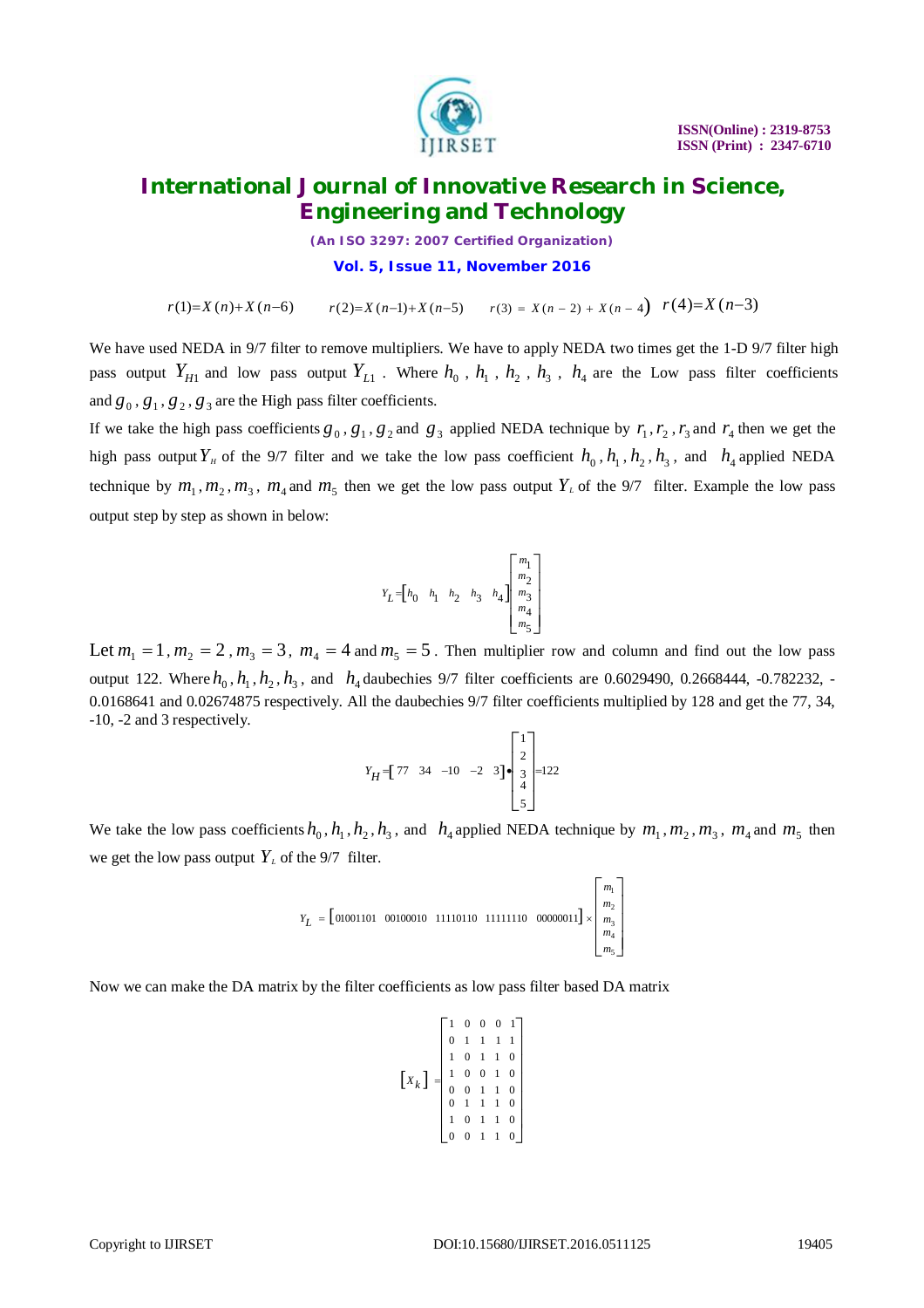

*(An ISO 3297: 2007 Certified Organization)* **Vol. 5, Issue 11, November 2016**



Figure 2: Proposed Architecture 1-D for Low Pass Filter Using NEDA Technique

IN Figure 2, apply NEDA techniques step-1 all the input converts' binary number  $m_1 = 001, m_2 = 010, m_3 = 011, m_4 = 100, m_5 = 101$ Step-2 all the binary input applied to sign extension so,  $s(1) = 0001, s(2) = 0010, s(3) = 0011, s(4) = 0100, s(5) = 0101$ Step-3 all the sign extension input applied to adder array so,  $m(1) = 0110$ ,  $m(2) = 1110$ ,  $m(3) = 1000$ ,  $m(4) = 0101$ ,  $m(5) = 0111$ ,  $m(6) = 1001, m(7) = 1000$  $m(8) = not(m_3 + m_4) + 1 = 1001$ Step-4 the entire adder array input applied to MUX so, The entire adder array input  $m(1)$  right shift 1-bit so  $MUX(1) = 0'0110 = Y_p(0)$  $MUX(1)$  add  $MUX(2) = Y<sub>P</sub>(1)$  $= 0'0110$  $= 1110$  + 100010 Output of the  $Y_P(1)$  again right shift 1-bit and adds MUX (3) so  $= 0'100010$  $= 1000$  **+** 1 100010 Continuous the process one by one, after then calculate the final output  $Y_P(7) = 00001111010 = 122$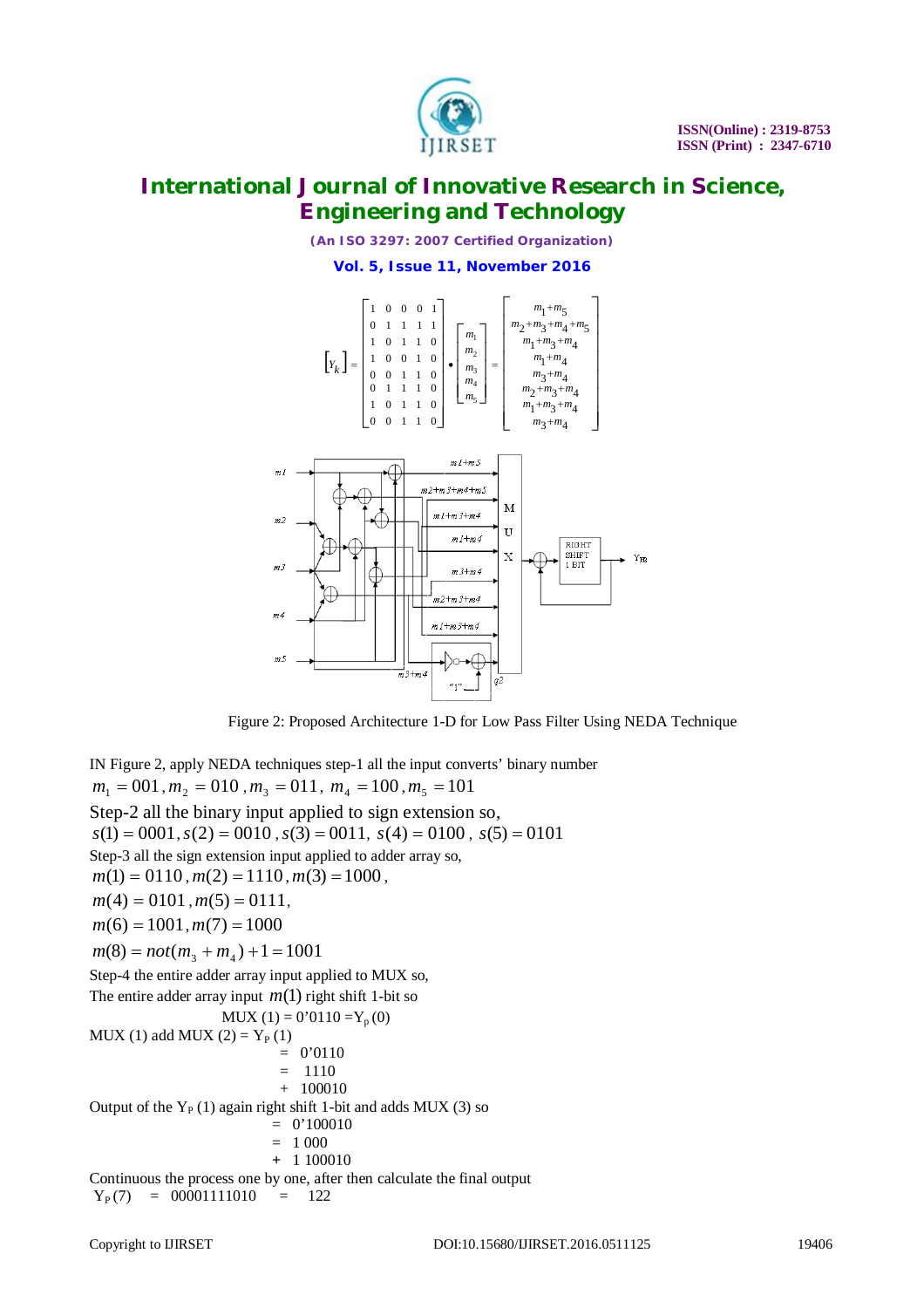

*(An ISO 3297: 2007 Certified Organization)*

**Vol. 5, Issue 11, November 2016**

Carry is rejected.

For 2-D sub-band WT, the outputs of 1-D high pass and low pass filters  $Y_{H1}$  and  $Y_{L1}$  are passed through series of shift registers and then we take the samples parallel using parallel data access method. The parallel data access method is used to minimize the memory requirement in 2-D sub-band WT.

#### **IV. SIMULATION RESULT**

All the designing and experiment regarding algorithm that we have mentioned in this paper is being developed on Xilinx 6.2i updated version. Xilinx 6.2i has couple of the striking features such as low memory requirement, fast debugging, and low cost. The latest release of  $ISE^{TM}$  (Integrated Software Environment) design tool provides the low memory requirement approximate 27 percentage low. ISE 6.2i that provides advanced tools like smart compile technology with better usage of their computing hardware provides faster timing closure and higher quality of results for a better time to designing solution. By the aid of that software we debug the program easily. Also included is the newest release of the chip scope Pro Serial IO Tool kit, providing simplified debugging of high-speed serial IO designs for Virtex-2 FX and Virtex-E LXT and SXT FPGAs. With the help of this tool we can develop in the area of communication as well as in the area of signal processing and VLSI low power designing.

We functionally 2-D sub-band WT verified presented in this paper including all low pass filter and high pass filter. We have been found from the results shown in table 1, that number of slices, number of slices LUTs and maximum combinational path delay used in different types of device family. RTL (resister transistor logic) view is 2-D sub-band tree structure in shown in figure 3.

Table 1: First Level DWT

| Selected Device: 7vh290thcg1155-2<br>Slice Logic Utilization:<br>Number of Slice Registers:<br>Number of Slice LUTs:<br>Number used as Logic:                                                                    | 0%<br>37 out of 437600<br>206 out of 218800<br>0%<br>0%<br>205 out of 218800                 |
|------------------------------------------------------------------------------------------------------------------------------------------------------------------------------------------------------------------|----------------------------------------------------------------------------------------------|
| <b>Slice Logic Distribution:</b><br>Number of LUT Flip Flop pairs used:<br>Number with an unused Flip Flop:<br>Number with an unused LUT<br>Number of fully used LUT-FF pairs:<br>Number of unique control sets: | 233<br>84%<br>$196$ out of<br>-233<br>11%<br>27 out of<br>233<br>10 out of<br>4%<br>233<br>2 |
| IO Utilization:<br>Number of IOs:<br>Number of bonded IOBs:                                                                                                                                                      | 29<br>out of<br>300<br>9%<br>29.                                                             |

Minimum period: 1.155ns (Maximum Frequency: 865.801MHz)

Minimum input arrival time before clock: 0.472ns

Maximum output required time after clock: 10.782ns

Maximum combinational path delay: 9.815ns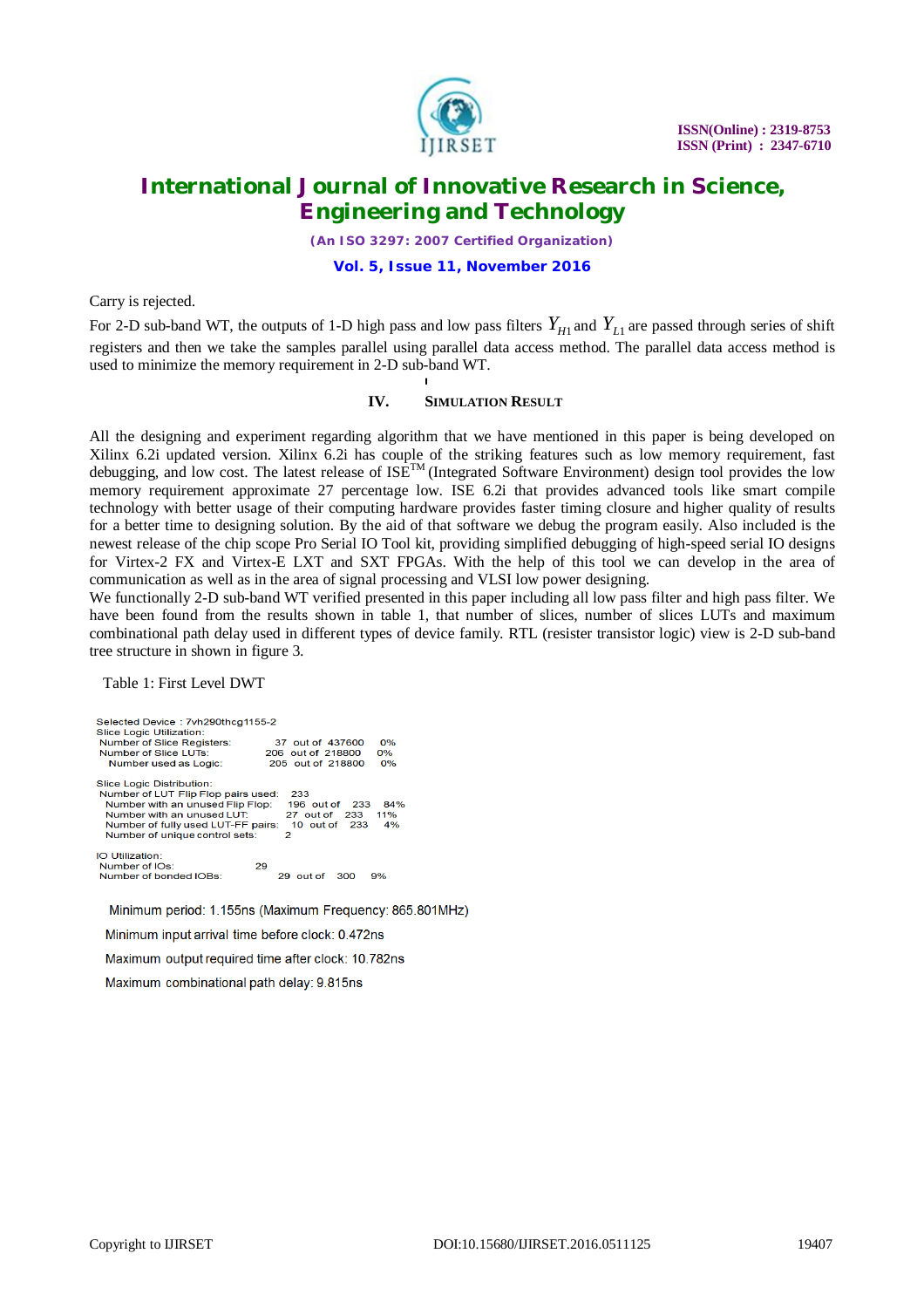

*(An ISO 3297: 2007 Certified Organization)* **Vol. 5, Issue 11, November 2016**

#### Table 2: Second Level DWT

selected Device: 7vh290thcg1155-2

| Slice Logic Utilization:            |                            |     |
|-------------------------------------|----------------------------|-----|
| Number of Slice Registers:          | 0%<br>233 out of 437600    |     |
| Number of Slice LUTs:               | $0\%$<br>975 out of 218800 |     |
| Number used as Logic:               | 0%<br>975 out of 218800    |     |
| Slice Logic Distribution:           |                            |     |
| Number of LUT Flip Flop pairs used: | 1069                       |     |
| Number with an unused Flip Flop:    | 836 out of<br>1069         | 78% |
| Number with an unused LUT:          | 94 out of 1069<br>8%       |     |
| Number of fully used LUT-FF pairs:  | 139 out of<br>1069         | 13% |
| Number of unique control sets:      | 1                          |     |
|                                     |                            |     |

IO Utilization: Number of IOs: Number of bonded IOBs:

 $44$ 44 out of 300 14%  Minimum period: 6.284ns (Maximum Frequency: 159.132MHz) Minimum input arrival time before clock: 5.945ns Maximum output required time after clock: 17.713ns Maximum combinational path delay: 17.411ns



Figure 3: RTL View of Second Level Wavelet Transform

| Table 3: Comparison result of existing algorithm and proposed algorithm |  |  |  |
|-------------------------------------------------------------------------|--|--|--|
|                                                                         |  |  |  |
|                                                                         |  |  |  |
|                                                                         |  |  |  |

| Design          | Number of Slice LUT      | Slice Registers | Minimum Period | <b>Total Memory Usage</b> |
|-----------------|--------------------------|-----------------|----------------|---------------------------|
| Linning Ye      | -                        | 159             | 1.78 nsec      | 447                       |
|                 | $\overline{\phantom{a}}$ | 384             | $12.9$ nsec    | 204.7                     |
| Proposed Design | 206                      | 37              | 1.155 nsec     | 316                       |
|                 | 975                      | 233             | $6.284$ nsec   | 240                       |